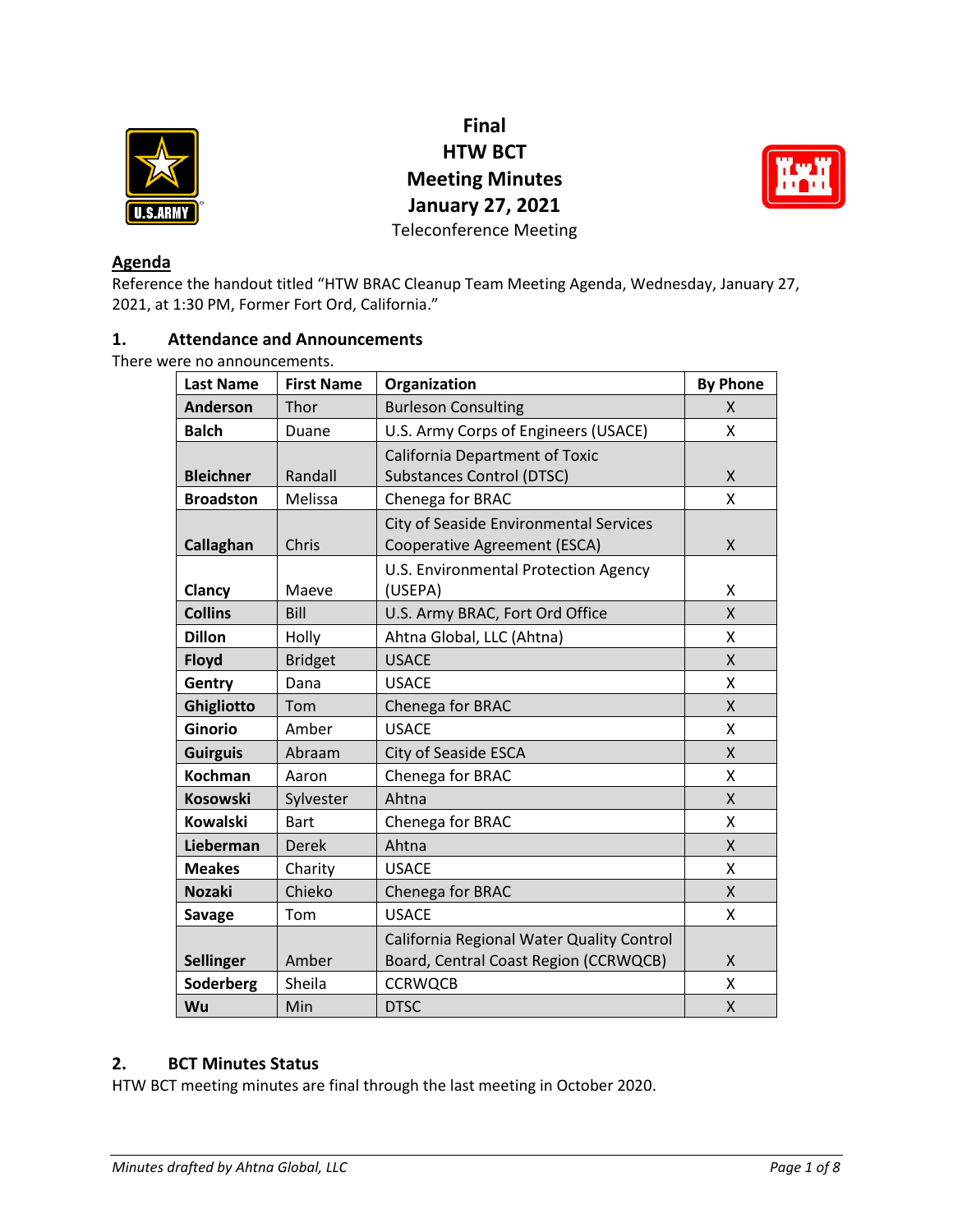## **3. Community Outreach Update**

The handout titled "U.S. Army Community Outreach Update" was reviewed. Additional discussion included:

- An analysis was completed of the 2019 survey results and 2019-2020 community involvement activities report. There was one event in February 2020: community involvement workshop (CIW), and not many community activities since then due to the COVID-19 pandemic restrictions beginning in March 2020. The report will be sent on February 1 to the BRAC Cleanup Team (BCT) for review in February. After the report is final, the 2021 community outreach survey will be issued and responses accepted through June 30.
- The USEPA received four public comment letters on the notice of proposed National Priorities List (NPL) partial deletion in the Federal Register (FR).
- The Technical Review Committee (TRC) is scheduled for Feb 11, 2021 and will be held virtually. A dry run meeting will be held on February 4 at 10:00 am. The topics for the TRC meeting include groundwater, OU2 Landfills, and ESCA.
- Due to the shelter-in-place and COVID-19 restrictions, there is no February CIW bus tour event. A nature walk or series of small nature walks may occur at Fort Ord with proper COVID-19 distancing precautions.
- The Fort Ord Cleanup website news section was updated with Per- and Polyfluoroalkyl Substances (PFAS) fact sheet and information, and the proposed NPL partial deletion frequently asked questions (FAQs) and information.
- On January 15, there was a media inquiry from the Monterey Herald regarding the proposed NPL partial deletion. Bill Collins and the USEPA responded to questions from the media. A story titled "EPA Proposes 'partial deletion' of Fort Ord Superfund site from list" was published on January 21. Maeve Clancy with the USEPA stated that the article was factual and informative.
- Mike Weaver sent comments on the OU2 Landfills and OUCTP Annual Reports.
- Lesley Milton is the new point of contact for the Seaside ESCA successor. Lesley's contact information is located on the handout.
- Per a couple community requests, the Annual Report was translated into Spanish.
- The semi-annual letter was sent to schools offering online munitions safety training. One zoom class was scheduled with Pacific Grove High School for munitions safety training.

# **4. Operable Unit 2 (OU2)**

a. Groundwater Remedy/Monitoring –

The handout titled "Former Fort Ord Operable Unit 2 Data and Status" was reviewed. Additional discussion included:

- The OU2 handout covered activities in December 2020. Table 1 includes OU2 groundwater treatment plant (GWTP) operational statistics for December. The OU2 GWTP was online 100 percent (%) of the time.
- Table 2 has analytical results for the OU2 GWTP injection point of compliance samples collected in November 2020 and January 2021, and analytical results for chemicals of concern (COCs) were either not detected or below the discharge limit. The last granular activated carbon (GAC) change-out at the OU2 GWTP was in September 2020.
- In December, Sea Haven installed and developed replacement wells MW-OU2-05-AR and MW-OU2-84-180 and decommissioned MW-OU2-05-A, MW-OU2-05-180, and MW-OU2-07-180R. The new Upper 180-Foot Aquifer well MW-OU2-84-180 is located midway between the two decommissioned Upper 180-Foot Aquifer wells MW-OU2-05-180 and MW-OU2-07-180R.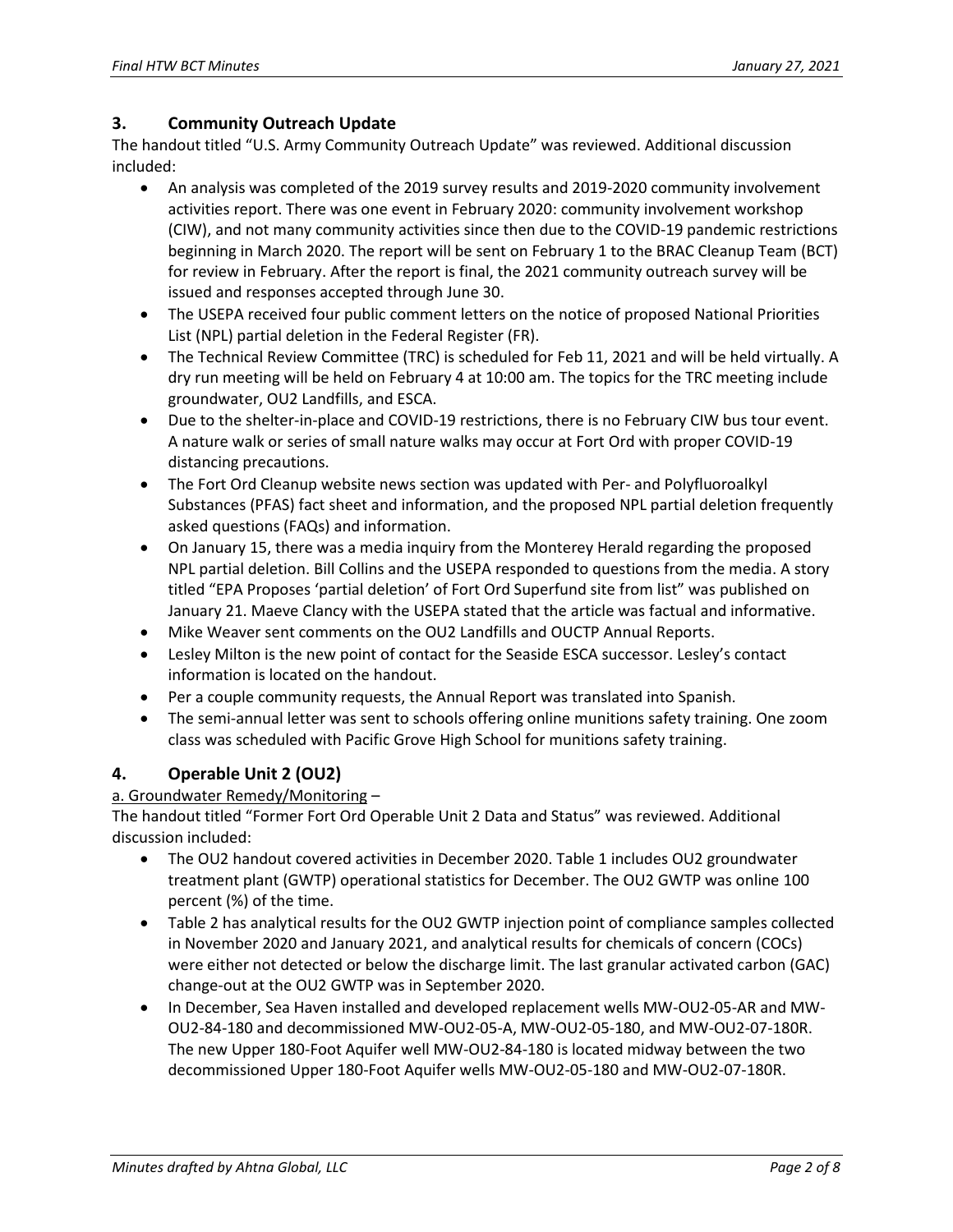- EW-OU2-02-A had a failed pump replaced in 2019 which did not go online because it is in the western network. The well is not operable currently, has a potential pump failure, and will be evaluated further.
- The Western Network extraction wells (except EW-OU2-04-A) are not online yet. The transducer for EW-OU2-06-A was installed on December 8. The RORE Innovative Solutions Joint Venture (JV) still needs to complete performance testing to finalize the Western Network startup.
- EW-OU2-09-A was turned off on October 13 due to excessive pump cycling. The JV upsized the submersible pump for operation with the new GWTP. However, it was still being controlled by a motor starter, which was replaced by a variable frequency drive (VFD) on December 8 to reduce or eliminate cycling, and the well was restarted.
- The Fourth Quarter groundwater monitoring event was conducted in December using an alternate lab because the normal lab was short-staffed due to a COVID-19 outbreak. Some samples were completed later in December due to a missing passive diffusion bag.
- At the optimization meeting in December the OU2 GWTS expansion in the A-Aquifer was discussed. This was a recommendation in the last Annual Report and included adding extraction wells to capture the plume migrating to the north of the eastern extraction well network.
- Shea Homes struck the southwest injection pipeline during realignment work, the pipeline was shut down within three minutes and 500 gallons of treated water was released and infiltrated the ground surface near the southwest infiltration gallery on January 7. Pictures of the repair were presented and the pipeline was brought back online within a few hours on the same day. The repaired pipeline was replaced with the new realigned pipeline on January 19.
- The JV replaced the failed flowmeter at EW-OU2-02-180R on January 19.
- Upgrades to the radio equipment were conducted, including installing a new 40-foot tall antenna mast at the OU2 GWTP for better line of sight, new radios at the extraction well networks, and upgrading Ethernet connections in January to remedy communications issues.
- In February, Sea Haven will complete well surface adjustments and survey work at MW-OU2-04-A, MW-OU2-05-AR, MW-OU2-07-A, MW-OU2-84-180, and MW-OU2-07-400.
- EW-OU2-12-180 had a failed pump in early 2020, and sand was found in the well casing, indicating a possible compromised well. A video log of the well did not show any damage to the well casing or screen. In 2021, an aggressive redevelopment will be conducted, and a new pump will be installed to restart EW-OU2-12-180.
- The First Quarter 2021 groundwater monitoring event will be conducted in the first week of March.
- The Fourth Quarter 2020 preliminary groundwater monitoring results were presented.
	- o A-Aquifer concentrations, in general, were similar to the previous event.
	- o MW-OU2-12-A had a significant increase in COC concentrations, where the sampling depth was increased. Concentrations increased to become more similar to adjacent extraction wells EW-OU2-12-A, and EW-OU2-13-A, and nearby MW-OU2-08-A. This well will continue to be monitored.
	- o MW-OU2-06-AR located west and downgradient of the eastern extraction well network defines the leading edge of the plume and continues to have increasing COC concentrations with a seasonal trend.
	- o MW-OU2-08-A, located northeast of the eastern extraction well network, had initial COC concentration increases in 2015, and continues to have elevated COC concentrations with a recent slight decline.
	- $\circ$  MW-OU2-75-A, located northeast of the eastern extraction well network, has increasing COC concentrations and confirms northward movement of plumes.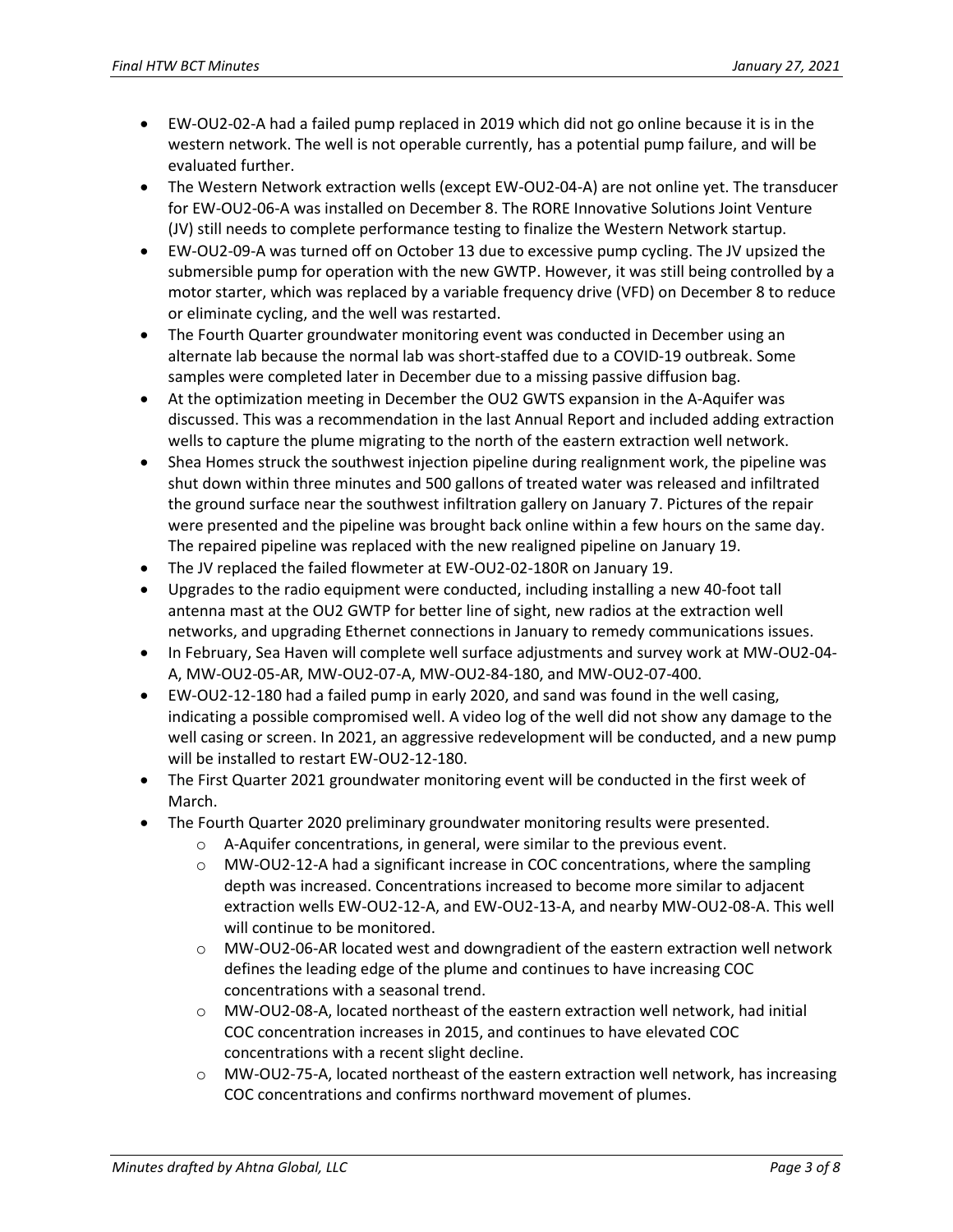- $\circ$  The Upper 180-Foot Aquifer has similar COC concentrations as previous events, with seasonal concentrations influences.
- o MW-OU2-62-180, located on the eastern edge of Landfills Area F, has seasonally variable trichloroethene (TCE) concentrations and is located upgradient of the suspected discontinuity in the Intermediate 180-Foot Aquitard.
- o Maps from the Third Quarter 2020 COC plumes were presented. Due to operation of new extraction wells, the Upper 180-Foot Aquifer TCE plume is no longer continuous.

b. Treated Water Reuse – treated water was used for dust control during erosion repair work and irrigation of reseeded areas at the Landfills. The volume of treated water used was 500 gallons for dust control and approximately 1,000 gallons for irrigation in December. The OU2 Explanation of Significant Differences (ESD) allows for treated water use for construction purposes. Shea Homes sent a proposal to use OU2 treated water for construction near the southwest injection. The Army reviewed the proposal and it meets the requirements of the ESD and has given approval for treated water use for dust control and soil compaction during construction to begin this week.

c. Groundwater Treatment Plant Relocation – Over the holidays Ahtna and the JV installed flow meters and pumps in a few wells. The JV still has to complete performance testing for the Western Network. The JV will then submit final documentation and submittals for the contract.

d. Landfills Operations and Maintenance (O&M) – The handout titled "Former Fort Ord Operable Unit 2 Landfills Data and Status" was reviewed. Additional discussion included:

- There is a picture on the handout of a raptor taking off from an installed raptor perch on the Landfills. A lot of raptor activity and owl activity in the installed owl nest boxes have contributed to rodent control. Rodent trapping is also ongoing.
- Annual thermal treatment unit (TTU) maintenance was conducted in December by Perennial, the TTU manufacturer, including repacking bearings and rebalancing motors, and everything looked good with no issues.
- Erosion repair work was conducted in October on perimeter roads in several locations around the Landfills. After the forecasted storm the Landfills will be inspected.
- The quarterly Monterey County Health Department inspection was conducted in December and there were no issues.
- The First Quarter landfill gas perimeter probe monitoring is scheduled for February.
- TTU operational hours were decreased incrementally starting in August from 80 hours to 48 hours due to declining methane concentrations. The methane concentrations began increasing, and operational hours were increased to 50-52 hours.

# **5. Sites 2 and 12 (Sites 2/12)**

The handout titled "Former Fort Ord Sites 2 and 12 Data and Status" was reviewed. Additional discussion included:

- The Sites 2/12 handout covers activities for December. The Sites 2/12 GWTP was online 100% of the time.
- Table 2 has analytical results for the Site 2 injection point of compliance sample collected in January, and analytical results for COCs were either not detected or below discharge limits.
- The Fourth Quarter groundwater monitoring event was completed in December. This included data to complete the soil gas rebound study which will be appended to the Sites 2/12 Exit Strategy document.
- Shea Homes will decommission EW-12-04-180U and EW-12-04-180M during property development. There are no pumps in the extraction wells. The wells are no longer sampled and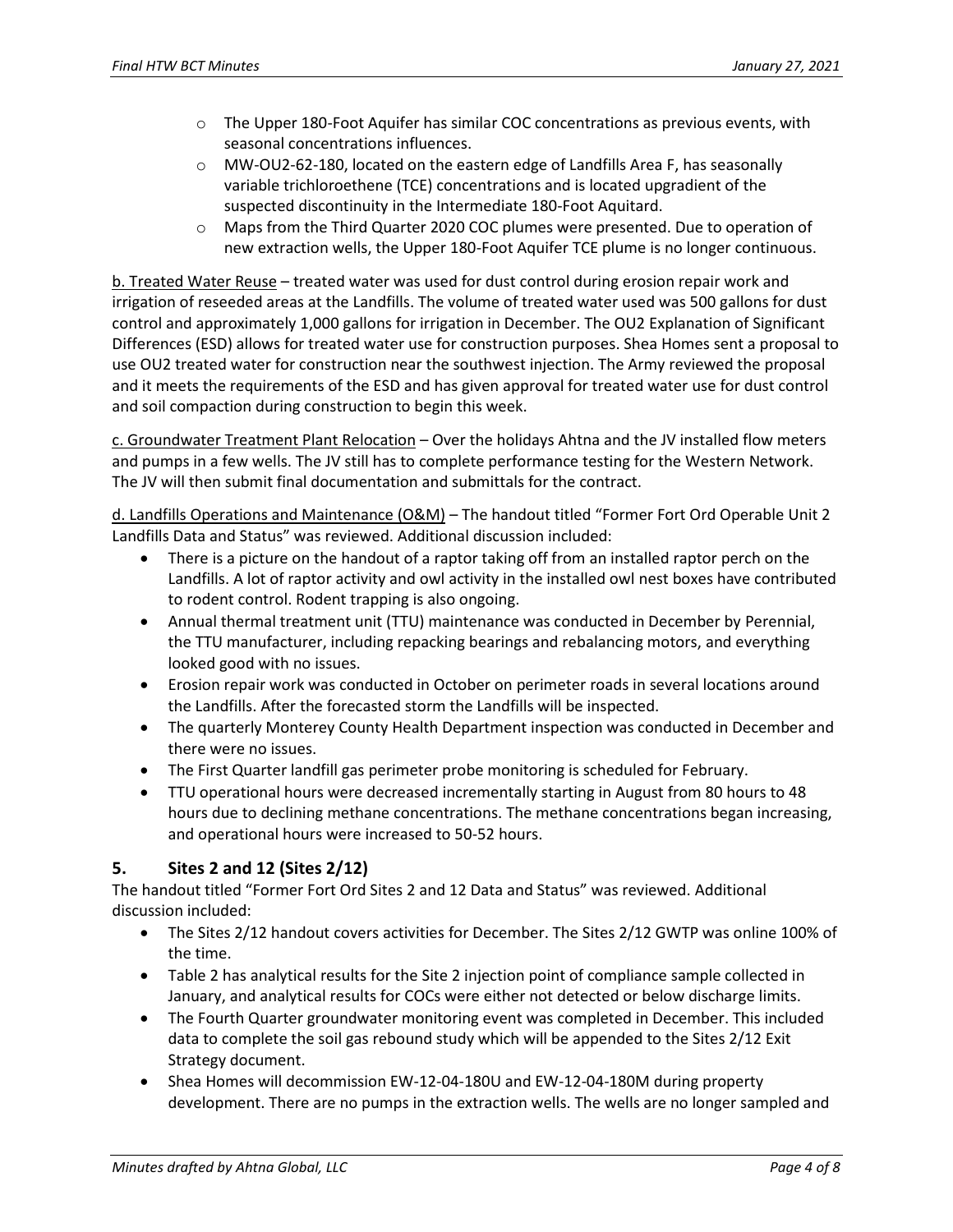only monitored for depth to water. EW-12-04-180U was already recommended for decommissioning in the 2019 Annual Report, and EW-12-04-180M will be added to the 2020 Annual Report decommissioning recommendation list. The COC trends for the two wells were presented.

- Radio equipment upgrades were completed to improve communications between Sites 2/12 and the OU2 GWTP with a virtual private network (VPN) installed at the Sites 2/12 GWTP.
- Extraction well EW-12-08-180U will be redeveloped, and an upsized pump will be installed. This extraction well defines the tetrachloroethene (PCE) plume and the development and upsized pump will decrease time to achieve remedial action objectives (RAOs).
- The Soil Vapor Treatment Unit (SVTU) remains offline due to low soil gas COC concentrations below the soil gas cleanup levels (SGCLs). The First Quarter 2021 soil gas monitoring event will be conducted in mid-February.
- The First Quarter 2021 groundwater monitoring event will be conducted in the first week of March.
- The Fourth Quarter 2020 preliminary groundwater monitoring results were presented.
	- $\circ$  Groundwater COC concentrations, in general, were similar to the previous event.
	- $\circ$  Extraction well EW-12-08-180U has the only COC concentration above the aquifer cleanup level (ACL) at Sites 2/12 over the past four quarters of sampling. PCE concentrations are declining, and the historic minimum concentration was observed during the Fourth Quarter event.
	- $\circ$  Monitoring well MW-12-20-180U is located north of EW-12-08-180U and historically had PCE concentrations above the ACL, which declined below the ACL in 2019.
	- $\circ$  A map of the Third Quarter 2020 groundwater COC concentrations at Sites 2/12 was shared.

### **6. Operable Unit Carbon Tetrachloride Plume (OUCTP)**

a. Groundwater Remedy/Monitoring - The handout titled "Former Fort Ord Operable Unit Carbon Tetrachloride Plume Data and Status" was reviewed. Additional discussion included:

- The Fourth Quarter groundwater monitoring event was completed in December.
- The First Quarter 2021 groundwater monitoring event will be conducted in the first week of March.
- The Fourth Quarter 2020 preliminary groundwater monitoring results were presented.
	- o A-Aquifer data was similar to the previous event.
		- Enhanced in situ Bioremediation (EISB) Deployment Area 3A wells had a couple of carbon tetrachloride (CT) concentrations decrease below the ACL.
		- MW-BW-26-A, located in EISB Deployment Area 2A, continues to have elevated CT concentrations above the ACL. A couple wells nearby were added back to the quarterly program to help define the CT plume in the area: EW-BW-129-A and EW-BW-140-A.
		- MW-BW-75-A, located in the City of Marina, downgradient of the EISB Pilot Study area, has an increasing CT trend.
	- o Upper 180-Foot Aquifer data was similar to the previous event.
		- Extraction well EW-OU2-09-180 had a low estimated CT detection, which is usually ND. Operation of this extraction well bisected the plume.
		- MP-BW-46-170, located in the northern part of the northern CT plume, continues to have elevated CT concentrations above the ACL.
	- o Lower 180-Foot Aquifer data was similar to the previous event.
		- MP-BW-49-316 has variable CT concentrations above the ACL.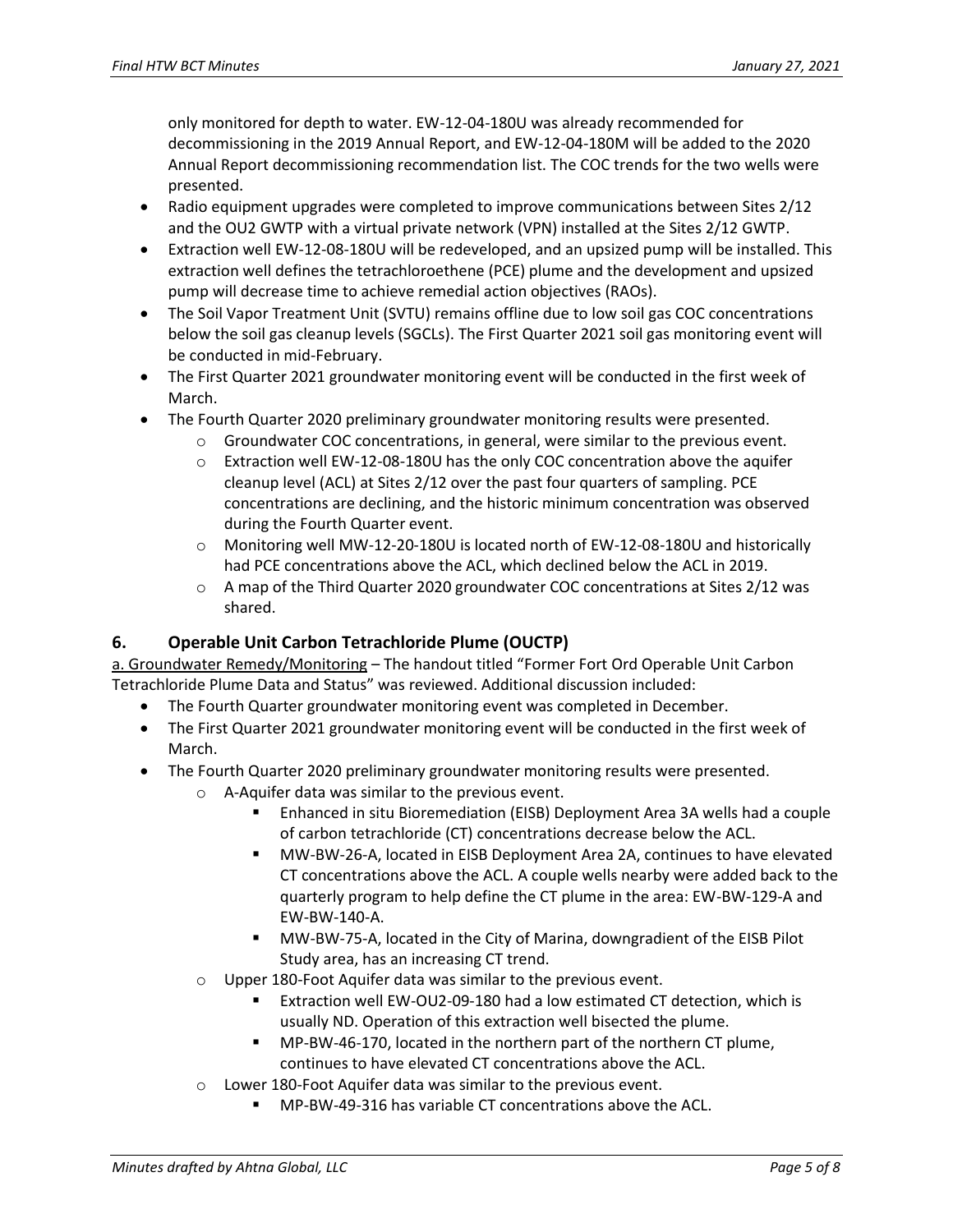- MW-BW-59-180, located near the suspected discontinuity in the Intermediate 180-Foot Aquitard and downgradient of OU2 Upper 180-Foot Aquifer well MW-OU2-62-180, continues to have TCE concentrations above the maximum contaminant level (MCL).
- o Maps of Third Quarter 2020 COC plumes were shared for the A-Aquifer, Upper 180-Foot Aquifer, and Lower 180-Foot Aquifer. A shaded box was added to the OUCTP A-Aquifer map to show the Lexington Court source area based on the response to a comment from Mike Weaver. CT was used in this area as a solvent in the 1950s and may have been disposed of improperly.

b. TCE in the Lower 180-Foot Aquifer – will be addressed in the next Five Year Review Report.

### **7. Per- and Polyfluoroalkyl Substances (PFAS)**

The handout titled "Former Fort Ord Per- and Polyfluoroalkyl Substances (PFAS) Preliminary Assessment" was reviewed. Additional discussion included:

- The Preliminary Assessment (PA) Narrative Report is in progress.
- File searches were completed, and the write-ups for the sites are in progress.
- Site reconnaissance has been completed for a majority of the sites. Photos of the sites visited were shared.
- A public fact sheet is on the Fort Ord Cleanup website.
- Site reconnaissance photos reviewed included:
	- $\circ$  Site 2 Main Garrison Sewage Treatment Plant (STP) with a settling basin for treated water converted to a stormwater infiltration basin ten years ago.
	- $\circ$  Site 5 Range 36A Open Burn/Open Detonation (OB/OD) Range is now heavily vegetated.
	- o Site 8 Range 49 Molotov Cocktail Range is now heavily vegetated.
	- o Site 9 Range 40 Field Flame Expedient Training.
	- o Site 12 Lower Meadow Disposal Area now a retail parking lot.
	- o Site 16 Pete's Pond, which has not changed much over time.
	- $\circ$  Site 17 Disposal Area 1400 Block Motor Pool, an old landfill area excavated and backfilled with clean material, and motor pool buildings were demolished.
	- $\circ$  Site 20 South Parade Ground 3800 and 519<sup>th</sup> Motor Pools, former airfield. This site had a couple of old hangers that pre-date FAAF and likely pre-dates use of aqueous filmforming foam (AFFF) but will still investigate. It is now a California State University (CSUMB) parking lot and athletic fields.
	- o Site 29 Defense Reutilization Marketing Office (DRMO) Building T-111, polychlorinated biphenyls (PCB) storage area is a vacant building.
	- o Site 31 East Garrison Former Dump Site showing a downslope to a ravine where incinerated waste was disposed.
	- o Site 32 East Garrison STP was redeveloped into residential open area park.
	- $\circ$  Site 34 Hangars 507, 524, 510, 537, and Site 34B Former Burn Pit. Retired POM Fire Department Chief Riso stated there was an accidental discharge from a foam fire suppression system in one of the hangers. Hangar 510 is now a fabrication company called Fort Ord Works. Hangar 524 is now a company called SuddenLink. Looking at areas of natural drainage and slopes to infiltration areas.
	- o Site 34B Former Burn Pit previous investigation only included total petroleum hydrocarbons (TPH) and no TPH was found; therefore, no remediation was conducted.
	- o Site 39 Inland Ranges looking into fire suppression activities.
	- o Site 41 Crescent Bluff Fire Drill Area.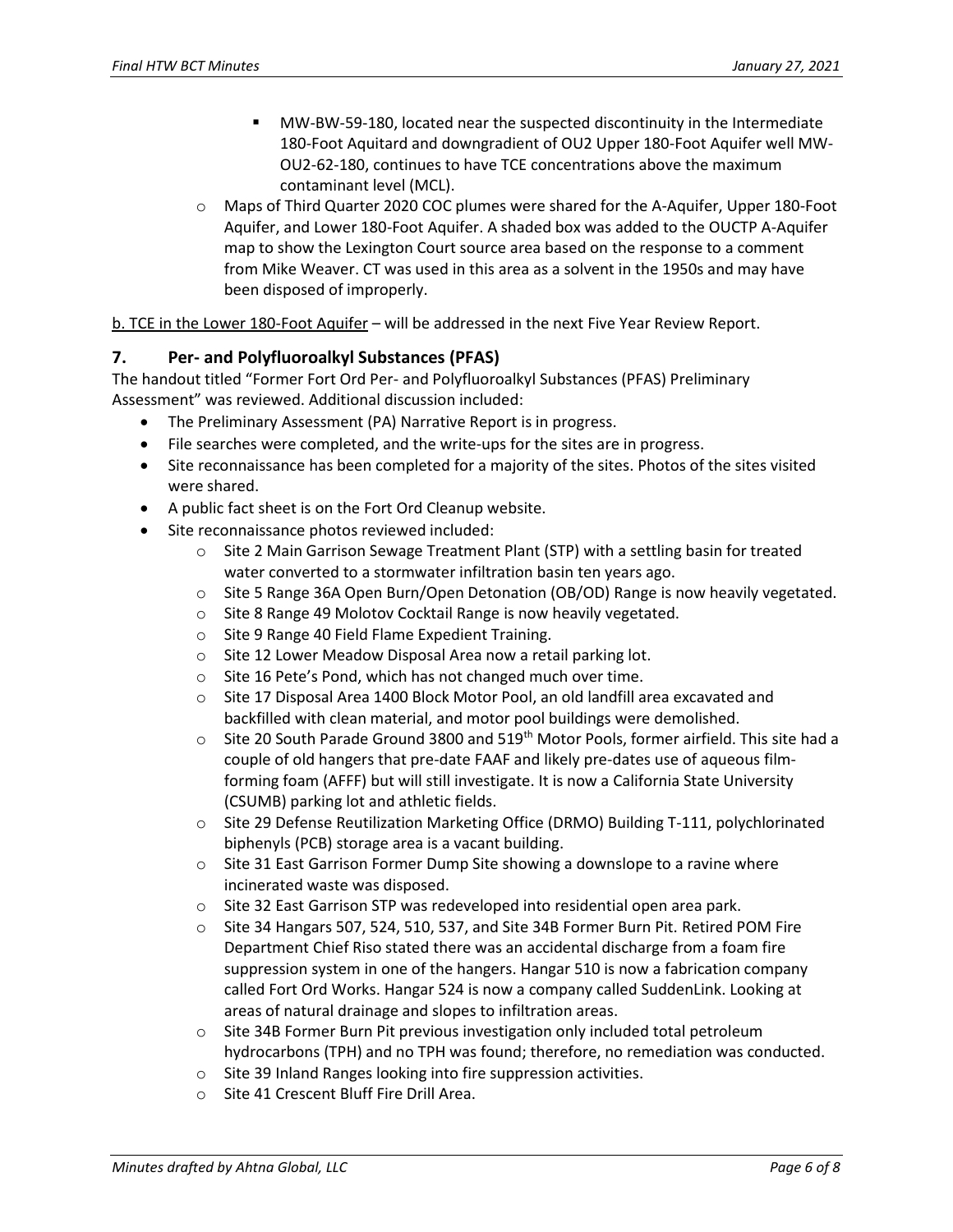- o Main Garrison Fire House South and Main Garrison Fire House East. These were used in the 1940s and were replaced in the 1950s by the fire station in the Main Garrison on General Jim Moore Blvd. These are being reviewed as potential AFFF storage location but AFFF was not used until 1973, so it is doubtful.
- o Mudhen Lake
- o Fritzsche Army Airfield (FAAF) Fire Drill Area near the now Marina Municipal Airport is the old Operable Unit 1 (OU1) Site, which is overgrown with vegetation.
- o Fort Ord Landfills Area E
- o Fort Ord Landfills Area F

#### **8. Basewide Range Assessment (BRA) and Lead Evaluation Status**

There was no handout for the BRA and Lead Evaluation Status. Discussion included:

#### a. BRA –

The Comprehensive BRA Report is scheduled to be final before the new munitions contract begins. A new USACE Engineer Jolie Higgins will be assisting with the BRA Report.

b. Lead Evaluation at HA 18D and HA 23D –

USACE and BRAC will coordinate and discuss the DTSC lead values.

c. Habitat Restoration – The handout titled "Site 39 Inland Ranges Habitat Restoration Status Update" was reviewed. Additional discussion included:

- Irrigation at Historic Area (HA) 26 was completed in December with the final  $10^{th}$  event of 8,500 gallons, or 2 gallons per plant.
- In 2020, 7,046+ plants were grown and maintained for SSRP and adaptive management targets.
- Cutting propagation began for next year's target of 3,682 plants.
- Sand gilia seed was harvested from mother plants at HA 38 and 43. The target of 0.5-gram seed was met at HA 43. The target of 34 grams seed was missed at HA 38 and only collected 26.5 grams from 300-400 plants. Additional mother plants will be grown in 2021 to make up for the missed target.
- Production seed broadcasting began in early December at multiple HAs, approximately 13 acres. Broadcasting was completed at four HAs. Barren areas are being targeted.
- Planting season began December 29, and as of January 15, 1,487 plants were installed of the 7,046 target, approximately 800 plants per week. Target is to complete at the end of February, but were rained out this week.

### **9. Federal Facility Agreement (FFA) Schedule**

a. Status Update – The FFA schedule is provided to the agencies with the upcoming primary documents with the month the Draft and Draft Final versions will be issued. Draft versions have a 60-day review period, and Draft Final versions have a 30-day review period. There are no primary documents currently.

b. Document Schedule – The handout titled "27 January 2021 BCT Deliverable Schedule" was reviewed, and near-term documents were identified.

- The next versions of some Quality Assurance Project Plans (QAPPs) and Annual Reports will be issued soon.
- The Sites 2/12 Exit Strategy is in progress.
- The NPL Partial Deletion report is in the process of responding to comments.

#### **10. Action Items**

The handout titled "HTW BCT 2021 Action Items" was reviewed.